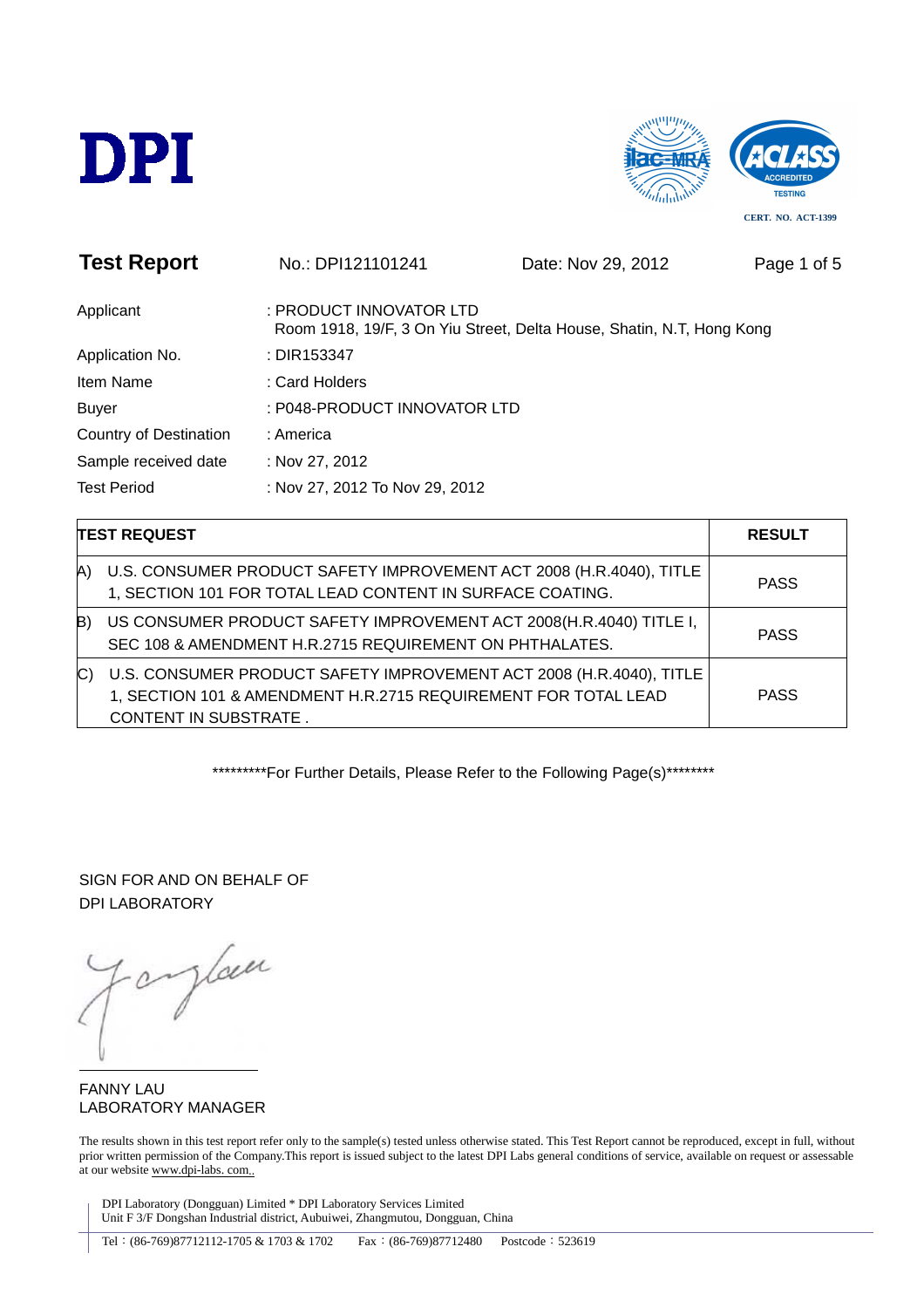



### **Test Report** No.: DPI121101241 Date: Nov 29, 2012 Page 2 of 5

#### **A) TOTAL LEAD CONTENT IN SURFACE COATING**

Method: CPSC-CH-E1003-09.1 Standard Operation Procedure for Determining Total Lead (Pb) in Paint and Other Similar Surface Coatings. Total lead content was determined by Atomic Absorption Spectrophotometry (AAS)and/or Inductively Coupled Plasma Optical Emission Spectrometer (ICP-OES).

Test Result: (Unit: ppm)

| Test Item(s)    | Permissible Limit (ppm) |
|-----------------|-------------------------|
| Total lead (Pb) | 90                      |

Test Part Description:

1. Red w/black w/white coating on plastic (base of holder) & Green w/black w/white coating on plastic (base of holder) & Blue w/black w/white coating on plastic (base of holder)

Note: 1. ppm=mg/kg

- 2. Method Detection Limit (MDL) of Total lead =2ppm.
- 3. The sample(s) was (were) analyzed on behalf of the applicant as mixing sample in one testing.

\*\*\*\*\*\*\*\*\*\*\*\*\*\*\*\*\*\*\*\*\*\*

The results shown in this test report refer only to the sample(s) tested unless otherwise stated. This Test Report cannot be reproduced, except in full, without prior written permission of the Company.This report is issued subject to the latest DPI Labs general conditions of service, available on request or assessable at our website www.dpi-labs. com..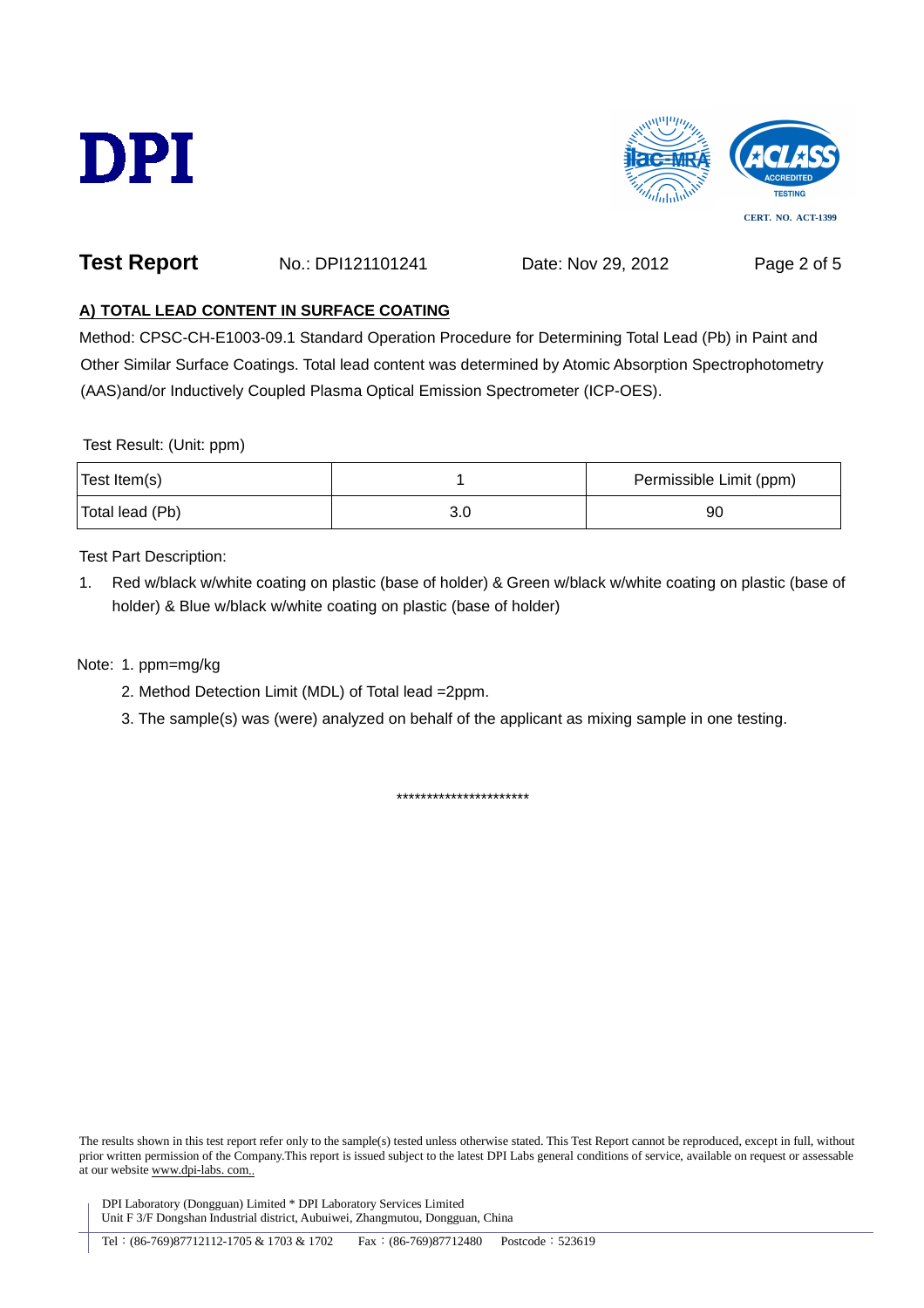



# **Test Report** No.: DPI121101241 Date: Nov 29, 2012 Page 3 of 5

#### **B) PHTHALATE CONTENT TEST**

As per Standard Operating Procedure for Determining Phthalates, test method CPSC-CH-C1001-09.3 was used and phthalate content was determined by Gas Chromatography / Mass Spectrometry (GC-MS).

Test Result: (Unit: %, w/w) Toys and childcare articles:

| Test Item(s)                     |    |    | Permissible Limit (%, w/w) |
|----------------------------------|----|----|----------------------------|
| Dibutyl Phthalate (DBP)          | ND | ND | 0.1%                       |
| Benzylbutyl Phthalate (BBP)      | ND | ND | 0.1%                       |
| Di-(2-ethylhexyl)Phthalate(DEHP) | ND | ND | 0.1%                       |

Toys that can be placed in the mouth and childcare articles:

| Test Item(s)                |    |    | Permissible Limit (%, w/w) |
|-----------------------------|----|----|----------------------------|
| Diisononyl Phthalate (DINP) | ND | ND | $0.1\%$                    |
| Di-n-octyl Phthalate (DNOP) | ND | ND | $0.1\%$                    |
| Diisodecyl Phthalate (DIDP) | ND | ND | 0.1%                       |

REMARK: THE ABOVE LIMIT WAS QUOTED ACCORDING TO US CONSUMER PRODUCT SAFETY IMPROVEMENT ACT 2008 FOR PROHIBITION ON SALE OF CERTAIN PRODUCTS CONTAINING SPECIFIED PHTHALATES.

Test Part Description

- 1. Red w/black w/white coating on plastic (base of holder) & Green w/black w/white coating on plastic (base of holder) & Blue w/black w/white coating on plastic (base of holder)
- 2. Transparent plastic (holder)

Note: 1. 0.1% = 1000ppm

- 2. ND = Not Detected
- 3. Method Detection Limit (MDL) for DBP BBP, DEHP, DNOP, DINP, DIDP and DnHP=0.01% respectively.
- 4. % = Percentage by weight
- 5. The sample(s) was (were) analyzed on behalf of the applicant as mixing sample in one testing.

\*\*\*\*\*\*\*\*\*\*\*\*\*\*\*\*\*\*\*\*\*\*

The results shown in this test report refer only to the sample(s) tested unless otherwise stated. This Test Report cannot be reproduced, except in full, without prior written permission of the Company.This report is issued subject to the latest DPI Labs general conditions of service, available on request or assessable at our website www.dpi-labs. com..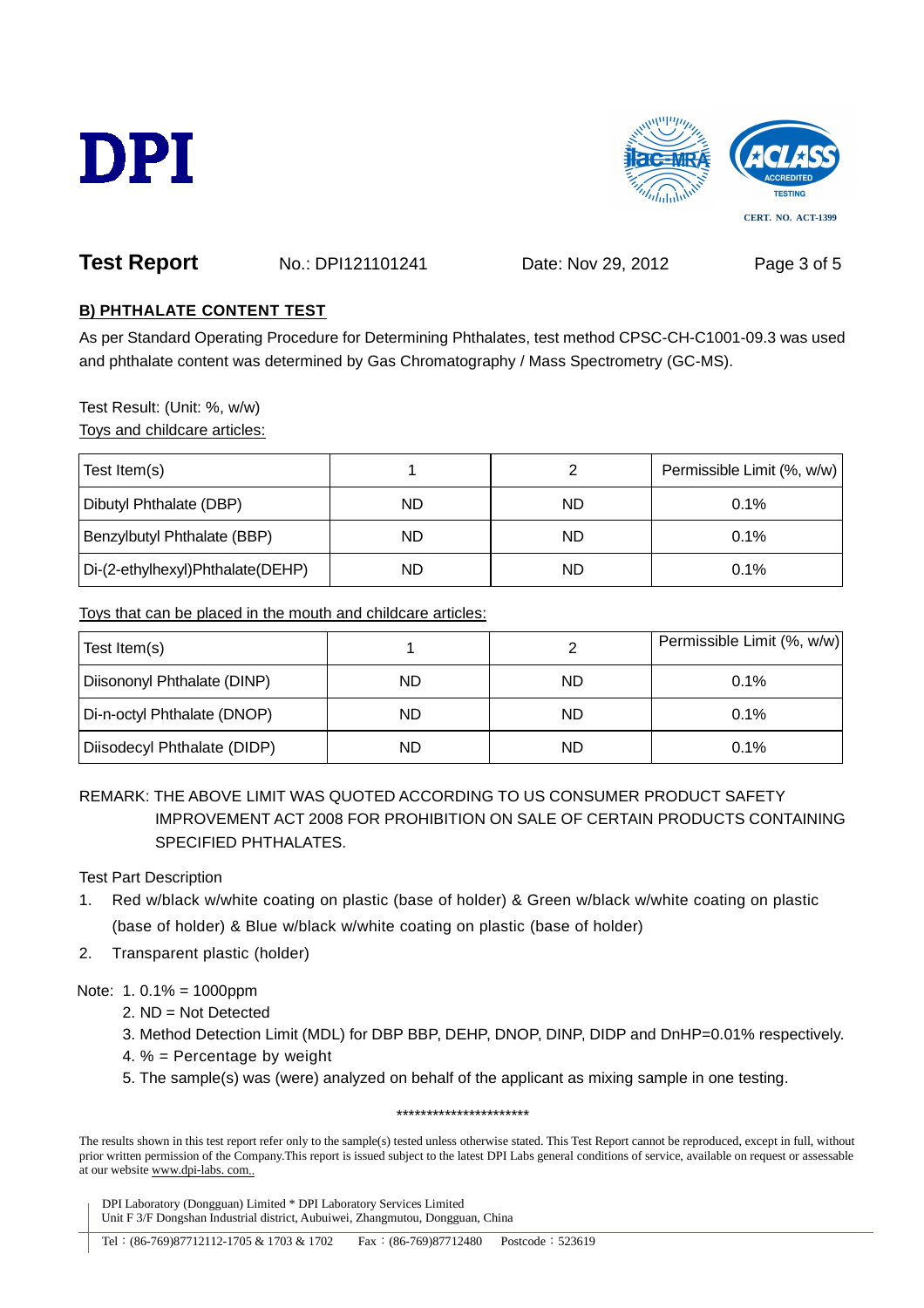



## **Test Report** No.: DPI121101241 Date: Nov 29, 2012 Page 4 of 5

#### **C) Total Lead (Pb) Content in Non-Surface Coating Materials**

Method (non-metallic materials): With reference to CPSC-CH-E1002-08.2\* - Standard Operation Procedure for Determining Total Lead (Pb) in Non-Metal Children Product.

Total Lead Content was determined by Atomic Absorption Spectrophotometry (AAS) and/or Inductively Coupled Plasma Optical Emission Spectrometer (ICP-OES).

Test Result: (Unit: ppm)

| Test Item(s)    | Permissible Limit (ppm) |
|-----------------|-------------------------|
| Total lead (Pb) | 100                     |

Test Part Description:

1. Transparent plastic (holder)

Note: 1.  $ppm = mg/kg$ 

 $2. <$  = Less than

\*\*\*\*\*\*\*\*\*\*\*\*\*\*\*\*\*\*\*\*\*\*

\* = The item is not included in the lastest accreditation scope.

The results shown in this test report refer only to the sample(s) tested unless otherwise stated. This Test Report cannot be reproduced, except in full, without prior written permission of the Company.This report is issued subject to the latest DPI Labs general conditions of service, available on request or assessable at our website www.dpi-labs. com..